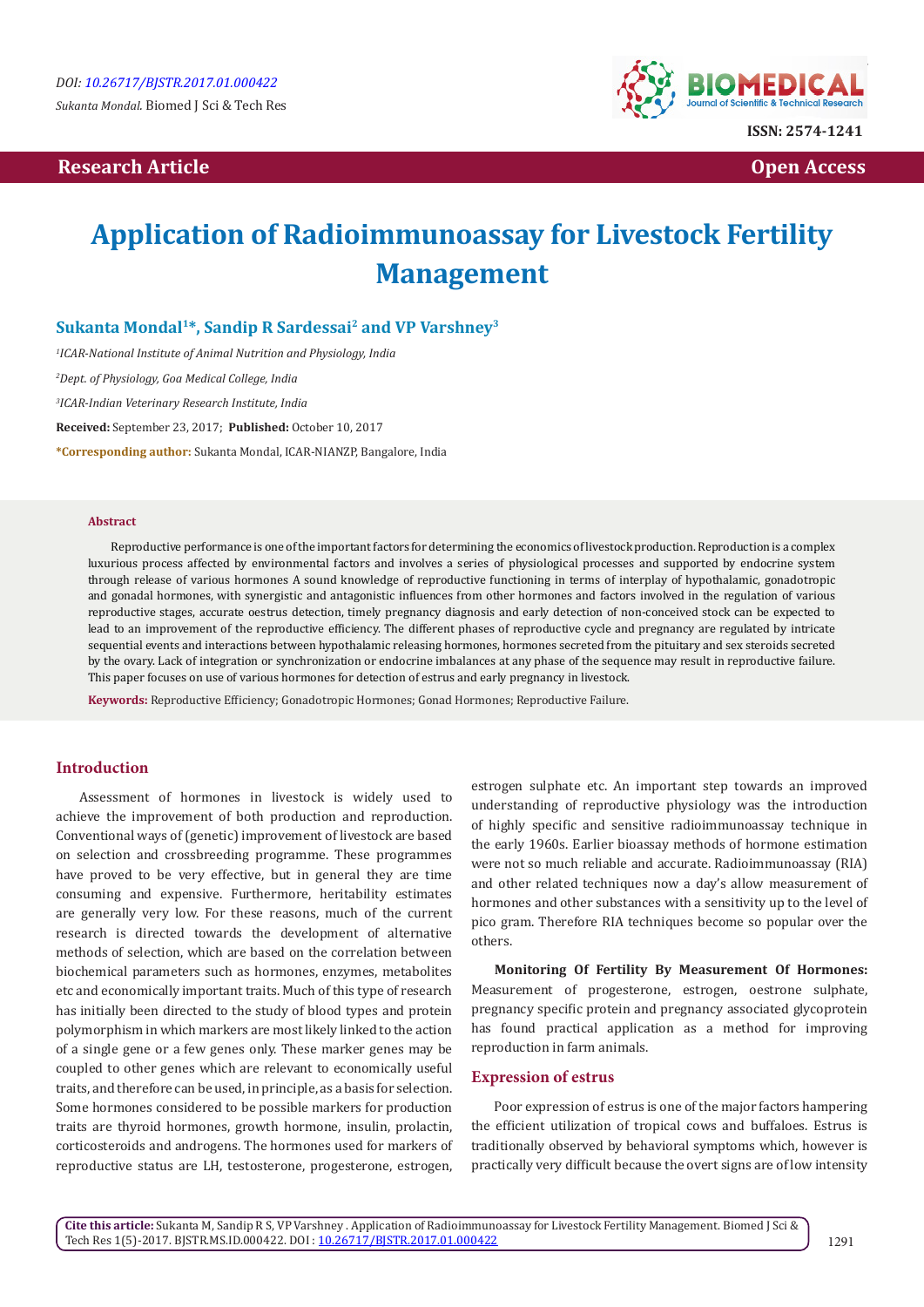and of short duration. Occurrence of ovulation which is not preceded by overt behavioral estrus symptoms is quite common in tropical animals during stressful summer and non-stressful winter months. Progesterone serves as a marker for determination of functional status of corpus luteum and diagnostic tool for identifying ovarian condition such as estrus confirmation, differentiating types of cysts, silent estrus and lack of cyclicity in cattle and buffaloes. Estrogen is essential for expression of estrus whereas progesterone is required for preparation of uterus for implantation and maintenance of pregnancy. This is because progesterone levels are low around the time of ovulation and high during luteal phase of estrous cycle or during pregnancy and declined to basal level on the day of parturition. Mean plasma progesterone concentration declined from 1.14 ng/ml on day 4 prior to estrus to less than 0.4 ng/ml on the day of estrus and then rose to 2.73, 1.84 ng/ml on day 10 and 8 of the cycle in cattle and buffaloes, respectively [1-3] .

Mean progesterone level was lowest on the day of estrus and rose to a peak level during mid luteal phase of cycle which then declined to a basal level on the day of next estrus in cattle and buffaloes that exhibited overt and silent estrus, respectively [4,5]. The overall plasma progesterone levels in cattle and buffaloes that exhibited silent estrus were lower compared to those in overt estrus and might be responsible for poor expression of estrus. Estradiol levels are maximum on the day of estrus and declines gradually with a minimum concentration on day 12-14 of the cycle. In males, testosterone is responsible for sexual maturity and sperm production. In infertile animals or in case of oligospermic animal, testosterone levels remain low or undetectable. The economic benefit of progesterone based estrus confirmation has not been quantified. Since the proportion of cows not in or near estrus when inseminated varies among herds from 0 to 60% [6], a substancial benefit might be expected, especially on the farms with a high error rate for estrus detection. This benefit should result from reduction in calving interval and the number of inseminations per conception [7] demonstrated a strategy of on farm milk progesterone testing on day 19 after insemination, followed by prostaglandin treatment of non pregnant cows will be profitable, but only if the efficiency of detection of estrus among cows diagnosed non pregnant is increased by more than 20% and if the error rate in pregnancy is less than 3%. To achieve the latter, the cows which are non pregnant on the basis of on farm progesterone test should be checked again for pregnancy by other methods.

#### **Diagnosis of Pregnancy**

Early detection of pregnant and non-pregnant livestock has become a key to good breeding management because it is an essential factor for monitoring and controlling fertility. Many new and old technologies are available to identify pregnant and nonpregnant animals early post service. The methods of pregnancy diagnosis are divided into direct and indirect methods. The direct pregnancy diagnosis methods include - transrectal palpation and ultra sonography. Pregnancy diagnosis by rectal palpation have been reported during early pregnancy in cattle [8,9], buffalo [10], sheep [11] and pig [12]. Traditionally, to confirm pregnancy at about day 30 of gestation onwards, the practitioners have relied on the

palpation of the amniotic vesicle and slipping of the chorioallantoic membranes between the thumb and forefinger. Palpation technique detects pregnancy with an accuracy of 66 to 100% from Days 49 to 109 of gestation, however it has low accuracy (17 to 57%) for determining multiple fetuses.

Transrectal ultrasonography has been used for pregnancy diagnosis in cattle [13], buffalo [10-14], sheep [8] and goat [14- 17]. Transrectal ultrasonography identifies the embryonic vesicle as early as Day 12 after mating but the sensitivity of this technique for pregnancy is very low (12%) earlier than 25 days after mating. Transrectal ultrasonography for pregnancy diagnosis offers some advantages over palpation per rectum: earlier diagnosis of pregnancy/non-pregnancy, determination of embryo/fetus viability, reduction of misdiagnosis and reduction of "potential" iatrogenic embryo/fetal attrition. The currently available indirect methods of pregnancy diagnosis include measurement of hormones such as progesterone [18-20], estrone sulphate [21,22] and pregnancy specific proteins such as pregnancy-associated glycoproteins [23,24] the early pregnancy factor [25] and interferon-tau [26,27]. Early pregnancy diagnosis will assist dairy producers in managing open cows and improving reproductive performance and economics of their herd.

#### **Progesterone**

Measurement of progesterone by RIA has been widely used for verifying whether cows are in estrus at the time of insemination or early diagnosis of pregnancy in cattle, buffaloes, goats and pigs. Progesterone levels elevate during the mid cycle of each reproductive cycle and during the entire gestation period. If the cow is not pregnant, the corpus luteum regresses and progesterone levels decline to low levels about 2 days before the cow comes into heat again. However, if the cow becomes pregnant, the corpus luteum continues to function and progesterone levels remain high throughout gestation. In pregnant cow, progesterone values in peripheral plasma increase with the development of corpus luteum up to conception (5-10 ng/ml) on days 15-20 after conception; these concentrations remain constant until shortly before parturition. Using progesterone assay pregnancy can be predicted between 68 to 95% and this test gives best accuracy after three weeks of pregnancy. Studies in the bovine estrous cycle indicate that the milk or serum progesterone concentrations reach a maximum value 13- 14 days after estrus, and if the animal is pregnant, these continue to remain elevated up to day 21 after fertilization [28] and beyond.

These high levels of progesterone in serum or milk between days 18 and 24 after insemination form the basis of establishment of pregnancy in cattle [29,30]. Since Laing and Heap 1971 first described the use of milk progesterone measurements as an early indicator of the reproductive status of the lactating dairy cow, there has been considerable research on the development of sensitive and reliable assays for progesterone in milk Shemesh et al. [30] proposed that the difference in peripheral plasma progesterone levels between pregnant and non-pregnant cows, 19 days after insemination, can form the basis for a very early pregnancy test. Laing and Heap 1971 first documented this in milk to diagnose cows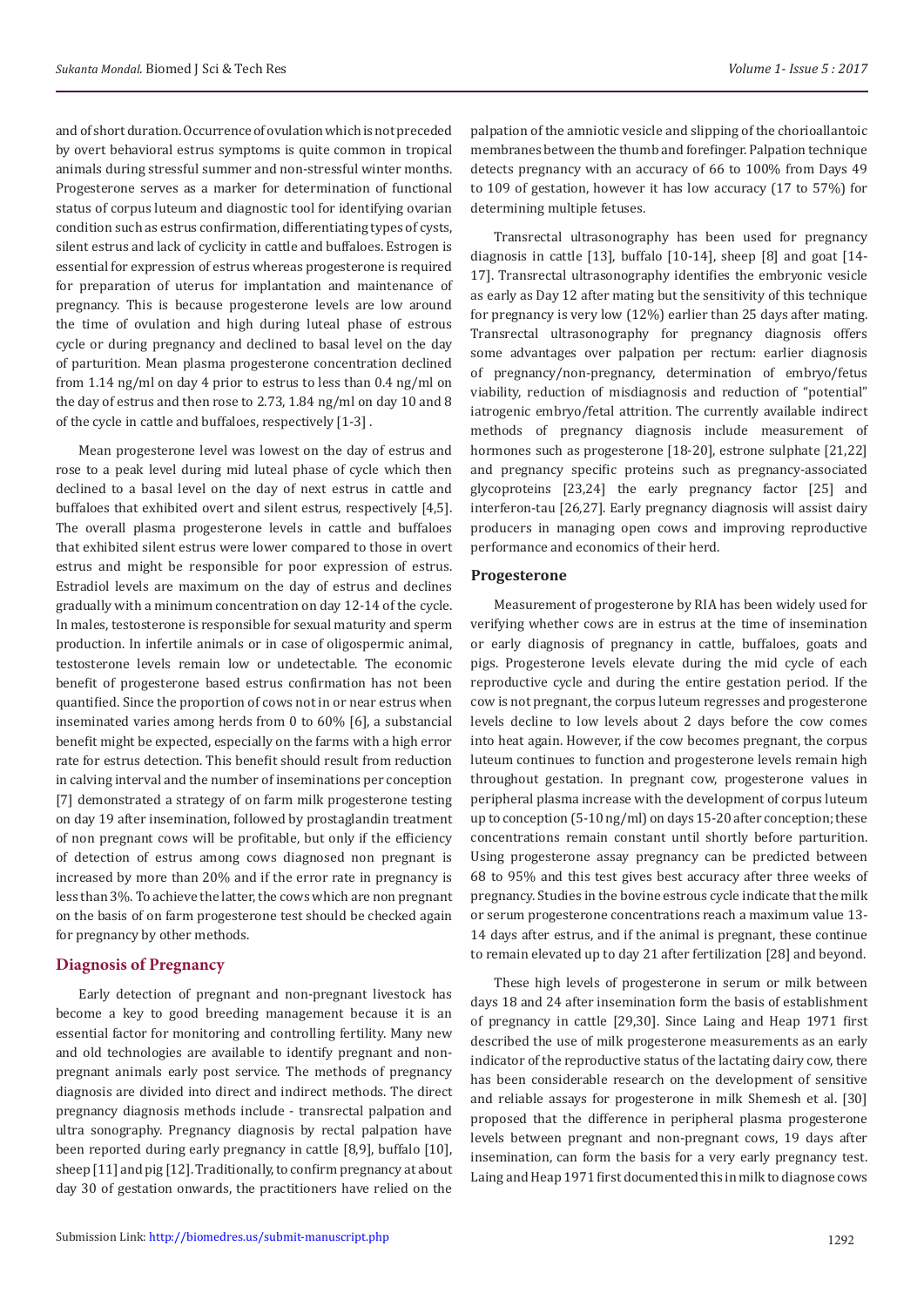in early pregnancy. Conception extends the life of the corpus luteum (CL) by preventing the luteolytic mechanism from being triggered, thus prolonging and maintaining its functional characteristics, ensuring continued high progesterone levels [31]. In buffalo cows, the progesterone levels in milk are four to five times higher than those in blood plasma [32,18]. Like cattle, buffaloes too can be accurately diagnosed as non-pregnant by determination of plasma progesterone concentrations 21 days after insemination [33] also reported that progesterone concentration in the milk of pregnant buffaloes was significantly higher than that in non-pregnant animals on Day 20 and the difference between the two increased with time after insemination. The detection of non-pregnant animals was 100% successful at all times but the diagnosis was correct for 66, 68, 81 and 83% of animals tested on Days 20, 24, 28 and 40 respectively and predicted as pregnant.

Shemesh[30] 18-22 day reported that plasma and milk progesterone concentrations in pregnant sheep 18 22 days after mating were similar, about 3.7 ng/ml whereas values in nonpregnant sheep were less than 1 ng/ml. The accuracy was 92- 100% for ewes diagnosed non-pregnant in the breeding season, but for ewes tested in the non-breeding season the diagnosis of non-pregnancy according to milk progesterone levels was only 50% accurate. Progesterone concentrations decrease sharply during regression of the corpus luteum (CL) in the non pregnant doe (one or two days prior to estrus) and return to higher levels within four days following estrus [34-36]. The pregnant doe has high progesterone concentrations during the same time period since the CL does not regress. Recently, Mondal, et al. [37] observed that plasma progesterone concentration declined from day 25 pre partum abruptly to the day of kidding and remained at basal level up to day 25 postpartum in Black Bengal goats.

#### **Estrone sulphate**

Estrone sulphate is a conjugated estrogen that can be detected in maternal plasma, serum, milk and urine. It is produced by the feto maternal axis or the conceptus and its presence is indicator of pregnancy. Actually the viability of fetus is determined by measurement of estrone sulphate. It is detected at day 72 in plasma and between 105-112 days of gestation in milk of cows. Estrone sulphate test can reliably be used to diagnose the pregnancy beyond day 100 of gestation. This test can also be used to diagnose both singlet and multiple calf pregnancies after 110 days of pregnancies. Estrone sulphate test can reliably be used to diagnose the pregnancy beyond day 100 of gestation. This test can also be used to diagnose both singlet and multiple calf pregnancies after 110 days of pregnancies. Estrone sulphate in milk of cows rises from 30 pg/ml to 151 pg/ml in whey between days 41 and 60 of gestation to reach a maximum concentration of about 1000 pg/ml at days 220-240 of pregnancy [37]. Examination of the ranges of ES concentrations in milk sampled from non-pregnant and pregnant cows indicated that all non-pregnant cows and 46% of cows <120 days pregnant had milk ES concentrations <125 pg/ml. However, only 4% of cows  $\geq$  120 days pregnant had milk ES concentrations <125 pg/ml. The levels of estrone sulphate in different maternal body fluids, namely, milk and blood plasma, can be utilized as the

criteria for confirming pregnancy by after 110 day insemination in bovine species [38].

In Murrah buffaloes the levels of of estrone sulphate were below detection levels (<50 pg/mL) during the first two months, followed by sharp increase in the fourth month and values stabilized after reaching the highest levels in the sixth month of pregnancy [39]. Hung and Prakash recorded a progressive increase in estrone sulfate concentrations in buffalo plasma after the  $4<sup>th</sup>$  or  $5<sup>th</sup>$  month of pregnancy. In an another study by Tsang [40], estrone sulphate was detectable around Day 70 of gestation with value ranging between 0.1 to 0.7 ng/ml, then its level increased steadily till 2 days before parturition when an upsurge was seen (15-50 ng/ml). On Day 85 of gestation, there was a significant difference in the level of estrone sulphate between pregnant and non-pregnant ewes. In goat, oestrone sulphate concentrations began to rise from about Day 40 and reached a plateau of about 19nmol/l by Day 120 [41]. This value was maintained until about 20 days pre partum when there was a slight decline in concentration, rising by 2-fold about 24 h before parturition. The accuracy for detection of non-pregnancy was only 44 % whilst for detection of pregnancy it was 87.9% using the cut-off value of 0.1ng/ml [42]. Estrone sulphate based on farm pregnancy diagnosis is also possible in foecal sample of pigs. The concentration of total unconjugated oestrogens and estrone are consistently higher between days 24 and 30 in pregnant sows compared to non pregnant sows [43].

#### **Pregnancy associated glycoprotein (PAG)**

Pregnancy-associated glycoproteins (PAG) belong to a large family of inactive aspartic proteinases expressed by the placenta of domestic ruminants including cows, ewes, and goats [44]. PAG are synthesized by the mono- and binucleate trophoblastic cells of placenta and some of them are secreted in maternal blood from the moment when the conceptus becomes more closely attached to the uterine wall and formation of placentomes begins [45]. Among these glycoproteins, Butler, et al. [46] detected two pregnancy-specific proteins in the sera of pregnant cows - 65-70kDa and a 47-53kDa protein. Of these, the former showed an immune reaction similar to that of a 1-fetoprotein, while the latter showed no reactivity with known proteins and it was given the name "protein B" or the "pregnancy-specific protein B" (PSPB) in bovines. Pregnancyspecific protein-B (PSPB) was the first pregnancy-specific marker identified in cattle [46] and was later found to have the same N-terminal amino acid sequence as bovine PAG-1. The PAG family were isolated from cotyledons of cow [47-49], ewe [47,50], goat [51] and buffalo [52].

Development of specific RIA and EIA for the presence of pregnancy associated proteins of feto-placental origin in the maternal serum 3-4 wks after conception has been used as a serological marker for pregnancy diagnosis in cattle [53], sheep and goats [54]. During gestation of cow, the concentrations of PAG are detectable as early as from the  $19<sup>th</sup>$  to  $22<sup>nd</sup>$  days after the conception, to reach concentrations from 3 to 6 ng/ml in the neighborhoods of the 33rd to 37th days of gestation [55,56] reported that PAG concentrations increased continuously from day 20 of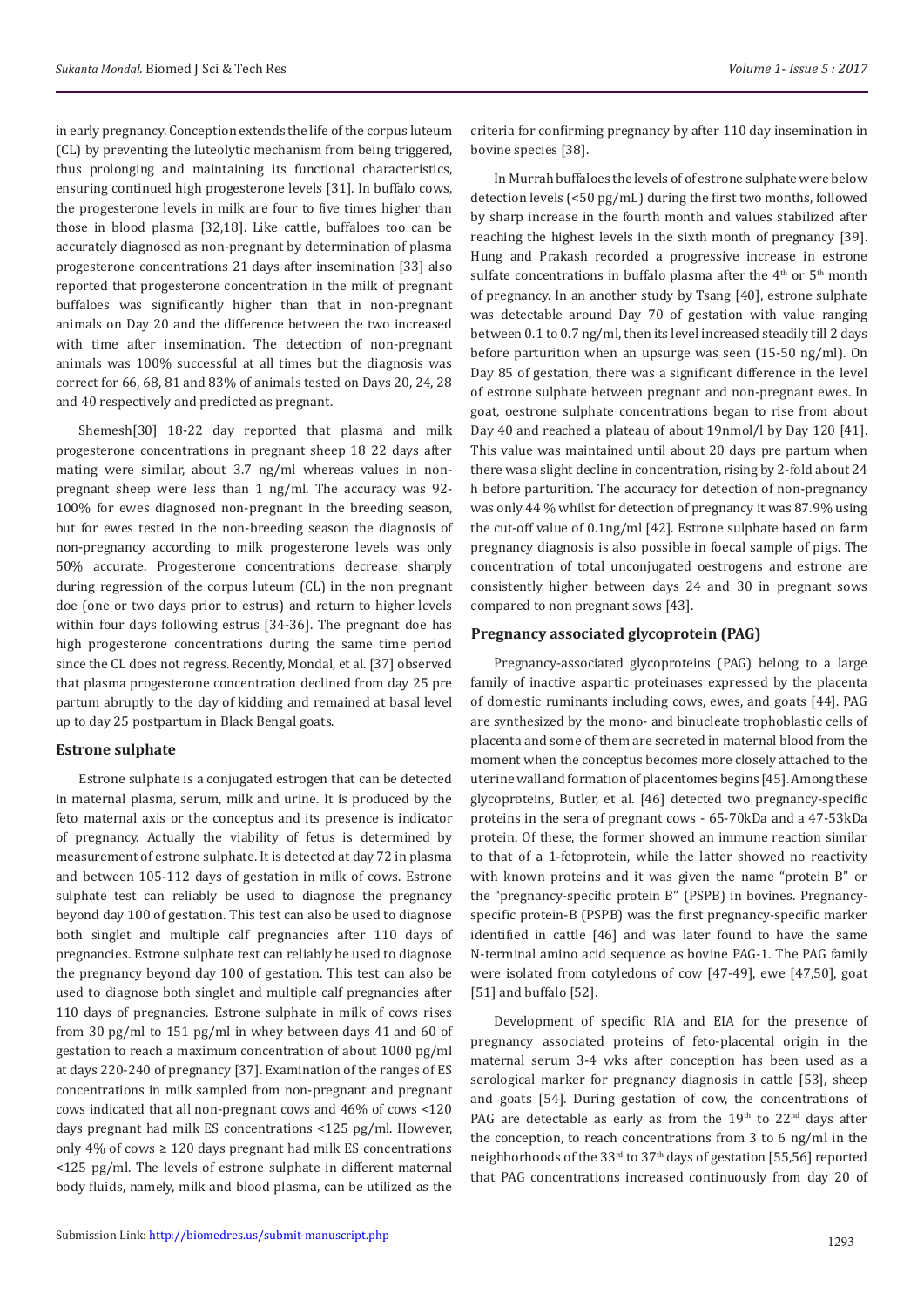pregnancy until day 240 followed by a dramatic increase in the last ten days of pregnancy with maximum concentrations between day 5 and day 1 prepartum. In the bovine species, two different patterns of expression were found – those PAG that are expressed predominantly in binucleated cells (PAG 1-subgroup) are invariably absent in term placenta, whereas those PAG expressed more uniformly throughout trophoectoderm (PAG 2-subgroup) are detectable at all stages of pregnancy [57]. For example, boPAG-9 is expressed predominantly in early pregnancy, being detectable at Day 25 and declining as pregnancy progresses until being undetectable at term. On the contrary, boPAG-1 is not detectable at Day 25 but becomes prevalent at later stages, although it is absent in term placenta. Bovine PAG-2, -8, -10, and -11 are detectable throughout gestation and they are the only PAG present in term placenta. PAG measurement has also been used in several studies to monitor pregnancy failure during the late embryo and early foetal period [53,58].

In sheep the plasma PAG profiles are characterized by an initial increase between the  $3<sup>rd</sup>$  and  $4<sup>th</sup>$  week, followed by further gradual rise up to the 9<sup>th</sup> week of pregnancy [59]. Between the 9<sup>th</sup> and the 19th week the level remained constant, thereafter a drastic surge occurs, reaching a peak at parturition. Recently Rovani et al. [54] detected pregnancy accurately using bovine ELISA kit in sheep 33 days following mating, while PAGs levels from the previous gestation are no longer detected from 21 days postpartum. The accuracy of the ELISA test was 96.1% from 33 days of pregnancy until lambing. In goat's perusal of literature revealed a different profile of PAG with a significant first increase between day 21 and day 28 and maximum levels between the 5<sup>th</sup> and 8<sup>th</sup> week of pregnancy. Thereafter, PAG levels decreased slowly until parturition  $[17]$  reaching basal levels in the  $4<sup>th</sup>$  week postpartum. Recently [57] was able to diagnose pregnancy in Boer goats from day 28 of pregnancy onwards using an ELISA based on antibodies raised against caprine or ovine PAG. With the antibody rose against caprine PAG a steep increase to a peak level of 69±9ng/ml on day 56 of pregnancy was followed by a gradual decline to 16±3 ng/ml at parturition and 0.3±0.07 ng/ml four weeks postpartum. With antibovine PAG, the PAG level increased to a maximum of 3.1±0.2 ng/ ml on day 105 of pregnancy and fluctuated around 3ng/ml until the end of pregnancy suggesting its ability to diagnose early pregnancy and its possible use to evaluate feto-placental well-being [60,61].

#### **Interferon-Tau**

In ruminants, the anti luteolytic hormone for pregnancy recognition and maintenance of functional corpora lutea (CL) is interferon tau (IFN-τ) [62,63]. It is secreted in large quantities by the mononucleate cells of the trophectoderm as the blastocyst begins to elongate at about days 13 in cattle with a peak production when the concepts reaches its maximal size [64]. The secretion of IFN-τ by mononuclear cells of the ovine trophectoderm is developmentally regulated with onset of secretion occurring as large spherical blastocysts transition to tubular and elongated filamentous forms between days 10 and 21 of pregnancy. In sheep, it is secreted between days 10-21 by the mononuclear trophoblast cells. On days 11-16, the PGF<sub>2</sub> concentrations are the same

in pregnant and non-pregnant animals, but pregnant animals administered PGF<sub>2</sub> on day 19 or 20 do not return to estrus. It is the pregnancy recognition hormone in sheep and other ruminant that acts to silence the transcription of estrogen receptor alpha (ESR1) and, therefore, ESR1-dependent expression of the oxytocin receptor (OXTR) gene in both uterine LE and superficial glandular epithelium (sGE), hereafter referred to as LE/sGE.

This abrogates development of the endometrial luteolytic mechanism that requires oxytocin-induced release of luteolytic pulses of prostaglandin  $F_{2\alpha}$  (PGF) by uterine LE/sGE; however, circulating concentrations of PGF are greater in pregnant than cyclic ewes due to continued expression of prostaglandin endoperoxide synthase 2 (PTGS2). IFN-τ is a member of the Type I IFN family that acts differentially on the endometrial luminal epithelium (LE), glandular epithelium (GE) and stroma to regulate expression of a number of IFN-stimulated genes (ISGs) that are hypothesized to play roles in the endometrial differentiation and conceptus implantation [65-68]. It has been demonstrated that bIFN-τ has several effects on the endometrium that result in decreased PGF2α secretion in the pregnant cow and maintenance of the CL. For example, IFN-τ reduces estradiol receptor number and thus prevents an estrogeninduced increase in oxytocin receptor number [69-74]. Moreover, rbIFN-τ inhibits the oxytocin- and/or phorbol ester-induced increase in phospholipase A2, cyclooxygenase-2 and prostaglandin F synthase expression in bovine endometrial cells.

#### **Conclusion**

Exploration of fundamental endocrine involvement in reproductive processes is essential for optimum reproductive management strategies and paradigm to overcome the infertility in domestic ruminants. Reliable techniques for early detection of pregnancy aid in culling or rebreeding of animals and provide a valuable tool for controlled breeding programs. Traditional methods of visual observation, abdominal palpation, service records and non-return to estrus are not reliable means of diagnosing early pregnancy. The review has lime lighted the use of hormonal assays for detection of estrus and early pregnancy in cattle, buffalo, sheep, goat and pig with their accuracy. It is concluded that micro quantitation of hormones has come as a revolutionary breakthrough in understanding animal reproduction function and is an important research tool for augmenting both production and reproduction of domestic animals.

#### **References**

- 1. Mondal S, Prakash BS (2003a) Assessment of ovarian activity in buffaloes by monitoring plasma progesterone profiles. Proceedings of 4th Asian Buffalo Congress, USA.
- 2. [Mondal S, Prakash BS \(2003b\) Peripheral plasma progesterone](https://www.ncbi.nlm.nih.gov/pubmed/12708133) [concentration in relation to estrus expression in Sahiwal cows. Indian](https://www.ncbi.nlm.nih.gov/pubmed/12708133) [Journal of Physiol. Pharma 47\(1\): 111-114.](https://www.ncbi.nlm.nih.gov/pubmed/12708133)
- 3. [Mondal S, Prakash BS, Palta P \(2003\) Relationship between peripheral](https://www.ajas.info/journal/view.php?number=20347) [plasma inhibin and progesterone concentrations in Sahiwal cattle \(Bos](https://www.ajas.info/journal/view.php?number=20347) [indicus\) and Murrah buffaloes \(Bubalus bubalis\). Asian-Australasian.](https://www.ajas.info/journal/view.php?number=20347) [Journal of Animal Science 16\(1\): 6-10.](https://www.ajas.info/journal/view.php?number=20347)
- 4. [Mondal S, Prakash BS \(2003c\) Peripheral plasma progesterone](http://agris.fao.org/agris-search/search.do?recordID=IN2005000244) [concentration in relation to estrus expression in Murrah buffalo](http://agris.fao.org/agris-search/search.do?recordID=IN2005000244) [\(Bubalus bubalis\). Indian Journal Animal Sciences 73\(2\): 292-293.](http://agris.fao.org/agris-search/search.do?recordID=IN2005000244)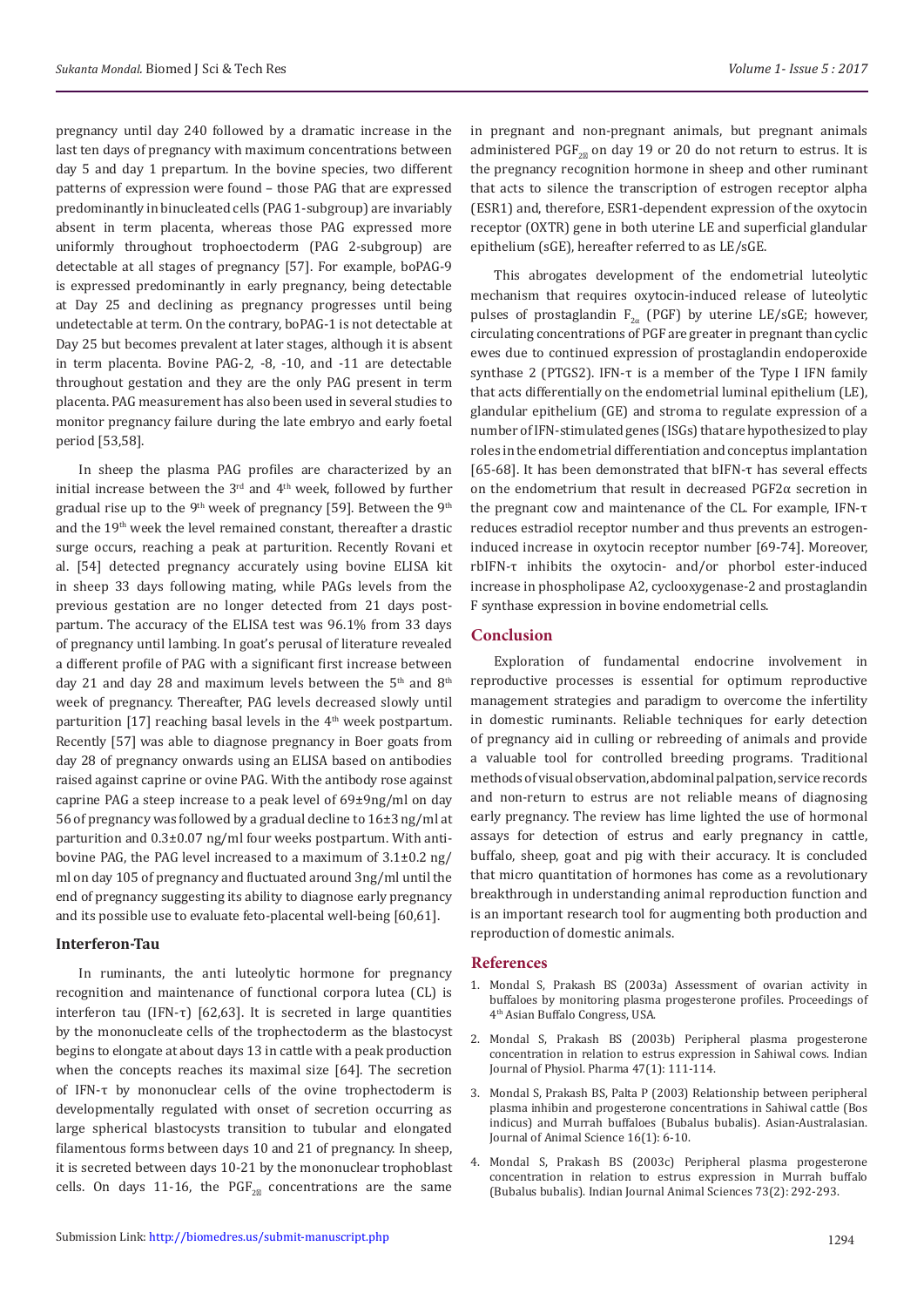- 5. [Mondal S, Prakash BS \(2003\) Use of plasma progesterone for monitoring](https://www.ajas.info/upload/pdf/16_2.pdf)  [the fertility status of Sahiwal cattle \(Bos indicus\). Compendium of](https://www.ajas.info/upload/pdf/16_2.pdf)  [Society of Animal Physiologists of Indiapp 43](https://www.ajas.info/upload/pdf/16_2.pdf).
- 6. [Reimer TJ, Smith RD, Newman SK \(1985\) Management factors affecting](https://www.ncbi.nlm.nih.gov/pubmed/3998240)  [reproductive performance of dairy cows in northeastern United States.](https://www.ncbi.nlm.nih.gov/pubmed/3998240)  [Journal of Dairy Science 68: 963-972.](https://www.ncbi.nlm.nih.gov/pubmed/3998240)
- 7. [Oltenacu PA, Ferguson JD, Lednor AJ \(1990\) Economic evaluation of](https://www.ncbi.nlm.nih.gov/pubmed/2126548)  [pregnancy diagnosis in cattle : a decision analysis approach. Journal of](https://www.ncbi.nlm.nih.gov/pubmed/2126548)  [Dairy Science 73: 2826-2831.](https://www.ncbi.nlm.nih.gov/pubmed/2126548)
- 8. [Roberts SJ \(1971\) Veterinary Obstetrics and Genital Diseases \(2](https://www.cabdirect.org/cabdirect/abstract/19572202570)<sup>nd</sup> edn) [Ithaca.](https://www.cabdirect.org/cabdirect/abstract/19572202570)
- 9. Youngquist RS (1997) Pregnancy diagnosis. In: Current Therapy in Large Animal Theriogenology, (1<sup>st</sup> edn) 295-303.
- 10. [Pawshe CH, Appa Rao, KBC, Totey, S M \(1994\) Ultrasonographic imaging](https://www.ncbi.nlm.nih.gov/pubmed/16727424)  [to monitor early pregnancy and embryonic development in the buffalo](https://www.ncbi.nlm.nih.gov/pubmed/16727424)  [\(Bubalus bubalis\). Theriogenology 41\(3\): 697-709.](https://www.ncbi.nlm.nih.gov/pubmed/16727424)
- 11. Balke JM, Elmore RG (1982) Pregnancy diagnosis in swine: A comparison of the technique of rectal palpation and ultrasound. Theriogenology 17(3): 231-236.
- 12. Keel-Diffey SJ (1963) Pregnancy diagnosis in swine. Vet Rec 75: 464.
- 13. [Curran S, Pierson RA, Ginther OJ \(1986\) Ultrasonographic appearance of](http://europepmc.org/abstract/med/3793570)  [the bovine conceptus from days 20 through 60. Journal of the American](http://europepmc.org/abstract/med/3793570)  [Veterinary Medical Association 189\(10\): 1295-1302](http://europepmc.org/abstract/med/3793570)
- 14. [Awasthi1 MK, Khare A, Kavani FS, Siddique GM, Dhami AJ \(2011\)](http://web.inflibnet.ac.in/ojs/index.php/IJAR/article/view/3835)  [Early pregnancy diagnosis in water buffaloes using transrectal](http://web.inflibnet.ac.in/ojs/index.php/IJAR/article/view/3835)  [ultrasonography. Indian Journal of Animal Reproduction 32\(1\): 43-46.](http://web.inflibnet.ac.in/ojs/index.php/IJAR/article/view/3835)
- 15. [Buckrell BC \(1988\) Application of ultrasonography in reproduction in](http://www.theriojournal.com/article/0093-691X(88)90032-5/abstract)  [sheep and goats. Theriogenology 29: 71-84.](http://www.theriojournal.com/article/0093-691X(88)90032-5/abstract)
- 16. [Martinez MF, Bosch P, Bosch RA \(1998\) Determination of early](https://www.ncbi.nlm.nih.gov/pubmed/10732019)  [pregnancy and embryonic growth in goats by transrectal ultrasound](https://www.ncbi.nlm.nih.gov/pubmed/10732019)  [scanning. Theriogenology 49: 1555-1565.](https://www.ncbi.nlm.nih.gov/pubmed/10732019)
- 17. [Gonzales F, Cabrera F, Batista M, Rodriguez N, Alamo D, et al. \(2004\)](https://www.ncbi.nlm.nih.gov/pubmed/15289050)  [A comparison of diagnosis of pregnancy in the goat via transrectal](https://www.ncbi.nlm.nih.gov/pubmed/15289050)  [ultrasound scanning, progesterone and pregnancy-associated](https://www.ncbi.nlm.nih.gov/pubmed/15289050)  [glycoprotein assays. Theriogenology 62: 1108-1115.](https://www.ncbi.nlm.nih.gov/pubmed/15289050)
- 18. [Batra SK, Arora RC, Bachlaus N, K Pandey RS \(1979\) Blood and milk](https://www.ncbi.nlm.nih.gov/pubmed/512137)  [progesterone in pregnant and nonpregnant buffalo. Journal of Dairy](https://www.ncbi.nlm.nih.gov/pubmed/512137)  [Science 62\(9\): 1390-1393.](https://www.ncbi.nlm.nih.gov/pubmed/512137)
- 19. [Kaul V, Praska BS \(1994\) Application of milk progesterone estimation.](https://www.ncbi.nlm.nih.gov/pubmed/7401048https:/www.ncbi.nlm.nih.gov/pubmed/7401048)  [Trop Anim Health Prod 26\(83\): 187-192.](https://www.ncbi.nlm.nih.gov/pubmed/7401048https:/www.ncbi.nlm.nih.gov/pubmed/7401048)
- 20. [Srilatha B, Naidu G V, Srinivas M, Devi Prasad V \(2016\) Qualitative](http://livestockscience.in/wp-content/uploads/milk-prog-buff-pd.pdf)  [evaluation of early pregnancy using Rapid detection milk kit in Graded](http://livestockscience.in/wp-content/uploads/milk-prog-buff-pd.pdf)  [Murrah buffalo cows. Journal of Science 7: 68-71.](http://livestockscience.in/wp-content/uploads/milk-prog-buff-pd.pdf)
- 21. Hung NN, [Prakash BS \(1990\) Influence of gestation on blood plasma](https://www.ncbi.nlm.nih.gov/pubmed/2171712)  [concentrations of oestrone and oestrone sulphate in Karan Swiss cows](https://www.ncbi.nlm.nih.gov/pubmed/2171712)  [and Murrah buffaloes. Br Vet J](https://www.ncbi.nlm.nih.gov/pubmed/2171712) 146(5): 449-456.
- 22. [Prakash BS, ML Madan \(1993\) Influence of gestation on oestrone](https://www.ncbi.nlm.nih.gov/pubmed/8236487)  [sulphate concentration in milk of zebu and crossbred cows and murrah](https://www.ncbi.nlm.nih.gov/pubmed/8236487)  [buffaloes. Tropical Animal Health and Production 25\(2\): 94-100.](https://www.ncbi.nlm.nih.gov/pubmed/8236487)
- 23. Butler JE, Hamilton WC, Sasser RJ, Ruder CA, Haas GM, et al. (1982) Detection and partial characterization of two bovine pregnancy-specific proteins. Biology of Reproduction 26: 925-33.
- 24. [Ledezma-Torres RA, Beckers JF, Holtz W \(2006\) Assessment of plasma](https://www.ncbi.nlm.nih.gov/pubmed/16566995)  [profile of pregnancy-associated glycoprotein \(PAG\) in sheep with a](https://www.ncbi.nlm.nih.gov/pubmed/16566995)  [heterologous \(anti-caPAG 55+59 \) RIA and its potential for diagnosing](https://www.ncbi.nlm.nih.gov/pubmed/16566995)  [pregnancy. Theriogenology 66: 906-912.](https://www.ncbi.nlm.nih.gov/pubmed/16566995)
- 25. [Mavedati O, Abdolreza Rastegarnia, Reza Habibian, Yousef Nasiri Bari,](https://www.researchgate.net/publication/289733330_Early_pregnancy_diagnosis_in_water_buffalo_by_early_pregnancy_factor_measurement_using_rosette_inhibition_test)  [Esmail Bandarian \(2013\) Early Pregnancy Diagnosis in Water Buffalo](https://www.researchgate.net/publication/289733330_Early_pregnancy_diagnosis_in_water_buffalo_by_early_pregnancy_factor_measurement_using_rosette_inhibition_test)  [by Early Pregnancy Factor Measurement Using Rosette Inhibition Test.](https://www.researchgate.net/publication/289733330_Early_pregnancy_diagnosis_in_water_buffalo_by_early_pregnancy_factor_measurement_using_rosette_inhibition_test)  [Global Veterinaria 10 \(4\): 391-393.](https://www.researchgate.net/publication/289733330_Early_pregnancy_diagnosis_in_water_buffalo_by_early_pregnancy_factor_measurement_using_rosette_inhibition_test)
- 26. [Spencer TE, Bazer FW \(1996\) Ovine interferon tau suppresses](https://www.ncbi.nlm.nih.gov/pubmed/8603586) [transcription of the estrogen receptor and oxytocin receptor genes in](https://www.ncbi.nlm.nih.gov/pubmed/8603586) [the ovine endometrium. Endocrinol 137: 1144-1147.](https://www.ncbi.nlm.nih.gov/pubmed/8603586)
- 27. [Saugandhika S, Malik HN, Singhal DK, Singhal R, Dubey A, et al. \(2013\)](https://www.ncbi.nlm.nih.gov/pubmed/25890875) [Identification of the relatively predominant buffalo Interferon tau](https://www.ncbi.nlm.nih.gov/pubmed/25890875) [isoform and its expression in Escheria Coli. Reprod Fertil Dev 26\(1\):](https://www.ncbi.nlm.nih.gov/pubmed/25890875) [174-174.](https://www.ncbi.nlm.nih.gov/pubmed/25890875)
- 28. [Parkinson, TJA Turvey, LJ Jenner \(1994\) A morphometric analysis of the](http://www.sciencedirect.com/science/article/pii/S0093691X05800342) [corpus luteum of the cow duringtheestrouscycle and early pregnancy.](http://www.sciencedirect.com/science/article/pii/S0093691X05800342) [Theriogenology 41\(5\): 1115-1126.](http://www.sciencedirect.com/science/article/pii/S0093691X05800342)
- 29. [Sasser RG, CA Ruder \(1987\) Detection of early pregnancy in domestic](https://www.ncbi.nlm.nih.gov/pubmed/3305923) [ruminants. Journal of Reproduction and Fertility.Supplement 34: 261-](https://www.ncbi.nlm.nih.gov/pubmed/3305923) [271.](https://www.ncbi.nlm.nih.gov/pubmed/3305923)
- 30. [Shemesh, MN Ayalon, HR Lindner \(1973\) Early pregnancy diagnosis](https://dl.sciencesocieties.org/publications/jas/abstracts/36/4/JAN0360040726) [based upon plasma progesterone levels in the cowandewe. Journal of](https://dl.sciencesocieties.org/publications/jas/abstracts/36/4/JAN0360040726) [AnimalScience 36\(4\): 726-729.](https://dl.sciencesocieties.org/publications/jas/abstracts/36/4/JAN0360040726)
- 31. [Spencer, TENH Ing, TL Ott \(1995\) Intrauterine injection of ovine](https://www.ncbi.nlm.nih.gov/pubmed/8800645) [interferon-tau alters oestrogen receptor and oxytocin receptor](https://www.ncbi.nlm.nih.gov/pubmed/8800645) [expression in the endometrium of cyclic ewes. Journal of Molecular](https://www.ncbi.nlm.nih.gov/pubmed/8800645) [Endocrinology 15\(2\): 203-220.](https://www.ncbi.nlm.nih.gov/pubmed/8800645)
- 32. [Kamboj M, BS Prakash \(1993\) Relationship of progesterone in plasma](https://www.ncbi.nlm.nih.gov/pubmed/8236496) [and whole milk of buffaloes during cyclicity and early pregnancy.](https://www.ncbi.nlm.nih.gov/pubmed/8236496) [Tropical Animal Health and Production 25\(3\): 185-192.](https://www.ncbi.nlm.nih.gov/pubmed/8236496)
- 33. [Singh A, Puthiyandy R \(1980\) Estimation of progesterone in buffalo milk](https://www.ncbi.nlm.nih.gov/pubmed/7401048) [and its application to pregnancy diagnosis. Journal of Reproduction and](https://www.ncbi.nlm.nih.gov/pubmed/7401048) [Fertility 9: 89-93.](https://www.ncbi.nlm.nih.gov/pubmed/7401048)
- 34. [Thibier M, Pothelet D, Jeanguyot N, de Montigny G \(1981\) Estrous](https://www.ncbi.nlm.nih.gov/pubmed/7196414) [behavior, progesterone in peripheral plasma and milk in dairy goats at](https://www.ncbi.nlm.nih.gov/pubmed/7196414) [onset of breeding season. J Dairy Sci 64\(3\): 513-519.](https://www.ncbi.nlm.nih.gov/pubmed/7196414)
- 35. [Thorburn GD, Schneider W \(1972\) The progesterone concentration](http://joe.endocrinology-journals.org/content/52/1/23.short) [in the plasma of the goat during the oestrous cycle and pregnancy. J](http://joe.endocrinology-journals.org/content/52/1/23.short) [Endocrinol 52: 23-36.](http://joe.endocrinology-journals.org/content/52/1/23.short)
- 36. [Ott RS, Nelson DR, Hixon JE \(1980\) Peripheral serum progesterone and](http://europepmc.org/abstract/med/7192524) [luteinizing hormone concentrations of goats during synchronization of](http://europepmc.org/abstract/med/7192524) [estrus and ovulation with prostaglandin F2a. Am J Vet Res 41: 1432-](http://europepmc.org/abstract/med/7192524) [1434.](http://europepmc.org/abstract/med/7192524)
- 37. [Mondal S, Minj A, Pathak MC, Singh DN, Varshney VP \(2014\) Importance](http://www.ijcep.org/article.asp?issn=2348-8832;year=2014;volume=1;issue=1;spage=20;epage=25;aulast=Mondal) [of hormonal changes during the periparturint period in Black Bengal](http://www.ijcep.org/article.asp?issn=2348-8832;year=2014;volume=1;issue=1;spage=20;epage=25;aulast=Mondal) [goats. International Journal of Clinical and Experimental Physiology](http://www.ijcep.org/article.asp?issn=2348-8832;year=2014;volume=1;issue=1;spage=20;epage=25;aulast=Mondal) [1\(1\): 20-25.](http://www.ijcep.org/article.asp?issn=2348-8832;year=2014;volume=1;issue=1;spage=20;epage=25;aulast=Mondal)
- 38. [Henderson KM, Karanikolas M, Kenealy L, MacMillan KL \(1992\)](https://www.ncbi.nlm.nih.gov/pubmed/8049149) [Concentrations of oestrone sulphate in milk during pregnancy in dairy](https://www.ncbi.nlm.nih.gov/pubmed/8049149) [cows. Proceedings of the New Zealand Society of Animal Production 52:](https://www.ncbi.nlm.nih.gov/pubmed/8049149) [17-19.](https://www.ncbi.nlm.nih.gov/pubmed/8049149)
- 39. [Henderson KM, Karanikolas M, Kenealy L, MacMillan KL \(1992\)](https://www.ncbi.nlm.nih.gov/pubmed/8049149) [Concentrations of oestrone sulphate in milk during pregnancy in dairy](https://www.ncbi.nlm.nih.gov/pubmed/8049149) [cows. Proceedings of the New Zealand Society of Animal Production 52:](https://www.ncbi.nlm.nih.gov/pubmed/8049149) [17-19.](https://www.ncbi.nlm.nih.gov/pubmed/8049149)
- 40. [Tsang CPW \(1978\) Plasma levels of estrone sulphate, free estrogens and](http://www.theriojournal.com/article/0093-691X(78)90084-5/abstract) [progesterone in the pregnant ewe throughout gestation. Theriogenology](http://www.theriojournal.com/article/0093-691X(78)90084-5/abstract) [10: 97-110.](http://www.theriojournal.com/article/0093-691X(78)90084-5/abstract)
- 41. [Hamon MH, RB Heap \(1990\) Progesterone and oestrogen concentrations](https://www.ncbi.nlm.nih.gov/pubmed/2172532) [in plasma of Barbary sheep \(aoudad, Ammotragus lervia\) compared](https://www.ncbi.nlm.nih.gov/pubmed/2172532) [with those of domestic sheep and goats during pregnancy. J Reprod Fert](https://www.ncbi.nlm.nih.gov/pubmed/2172532) [90: 207-211.](https://www.ncbi.nlm.nih.gov/pubmed/2172532)
- 42. [Worsfold A, Chamings RJ, Booth JM \(1986\) Measurement of estrone](http://agris.fao.org/agris-search/search.do?recordID=US201301411302) [sulphate in sheep plasma as a possible indicator of pregnancy and the](http://agris.fao.org/agris-search/search.do?recordID=US201301411302) [number of viable fetuses present. British Veterinaty Journal 142: 195-](http://agris.fao.org/agris-search/search.do?recordID=US201301411302) [197.](http://agris.fao.org/agris-search/search.do?recordID=US201301411302)
- 43. [Choi HS, Kiesenhofer E, Gantner H, Hois J, Bamberg E \(1987\) Pregnancy](http://www.sciencedirect.com/science/article/pii/0378432087900431) [diagnosis in sows by estimation of estrogens in blood, urine or faeces.](http://www.sciencedirect.com/science/article/pii/0378432087900431) [Animal Reproduction Sciences 15: 209-216.](http://www.sciencedirect.com/science/article/pii/0378432087900431)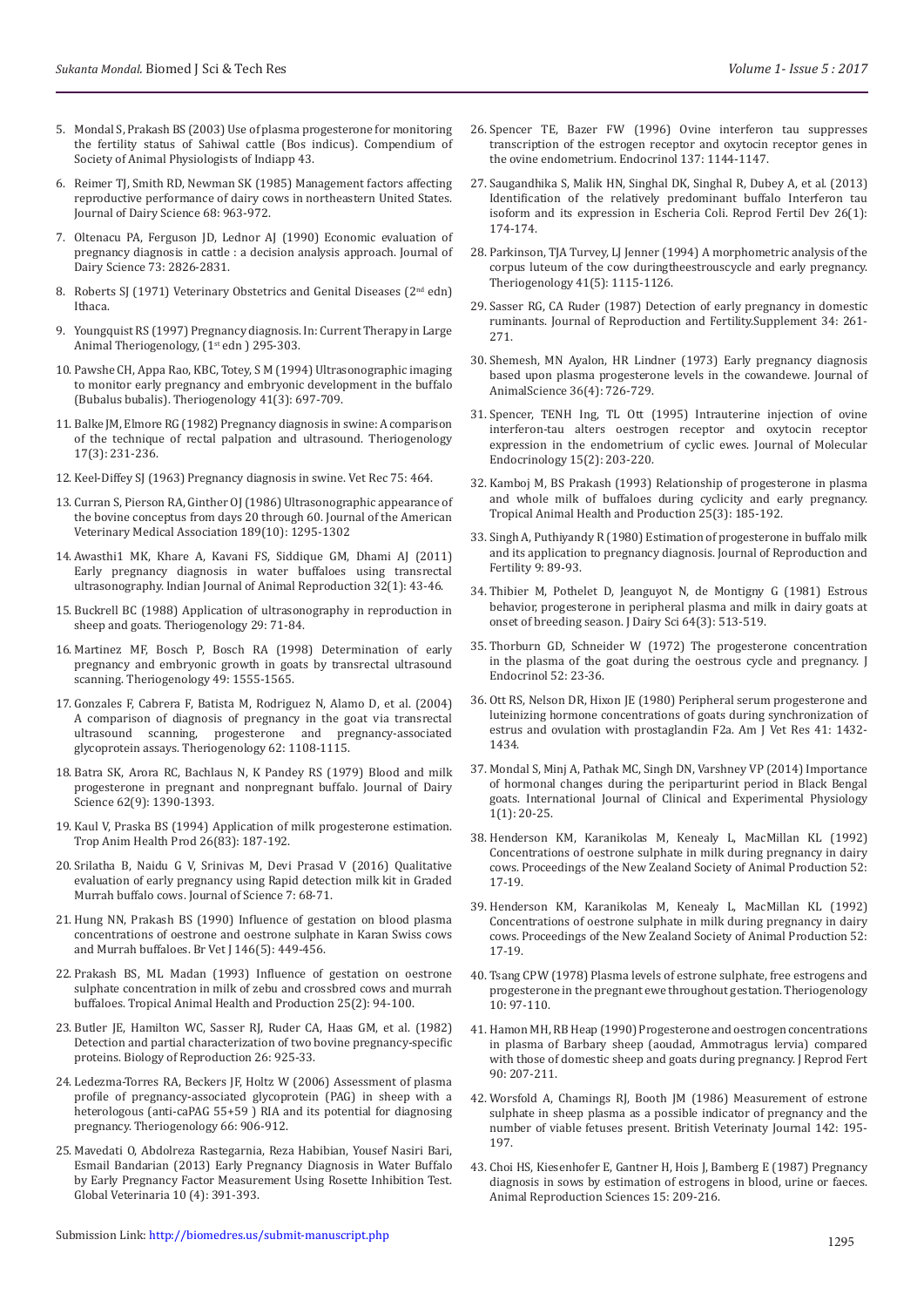- 44. [Haugejorden G, S Waage, E Dahl, K Karlbert, JF Beckers, et al. \(2006\)](http://www.sciencedirect.com/science/article/pii/S0093691X06003128)  [Pregnancy associated glycoproteins \(PAG\) in postpartum cows, ewes,](http://www.sciencedirect.com/science/article/pii/S0093691X06003128)  [goats and their offspring. Theriogenology 66: 1976-1984.](http://www.sciencedirect.com/science/article/pii/S0093691X06003128)
- 45. [Wooding FB \(1992\) Current topic: the synepitheliochorial placenta of](https://www.ncbi.nlm.nih.gov/pubmed/1631024)  [ruminants: binucleate cell fusions and hormone production. Placenta](https://www.ncbi.nlm.nih.gov/pubmed/1631024)  [13: 101-113.](https://www.ncbi.nlm.nih.gov/pubmed/1631024)
- 46. [Butler JE, Hamilton WC, Sasser RG, Ruder CA, Hass GM, et al. \(1982\)](https://www.ncbi.nlm.nih.gov/pubmed/6807365)  [Detection of partial characterization of two pregnancy specific proteins.](https://www.ncbi.nlm.nih.gov/pubmed/6807365)  [Biological Reproduction 26: 925-933.](https://www.ncbi.nlm.nih.gov/pubmed/6807365)
- 47. [Xie, S, BG Low, KK Kramer, RJ Nagel, RK Anthony, et al. \(1991\)](https://www.ncbi.nlm.nih.gov/pubmed/1946444)  [Identification of the major pregnancy-specific antigens of cattle and](https://www.ncbi.nlm.nih.gov/pubmed/1946444)  [sheep as inactive members of the aspartic proteinase family. Proc Natl](https://www.ncbi.nlm.nih.gov/pubmed/1946444)  [Acad Sci 88: 10247-10251.](https://www.ncbi.nlm.nih.gov/pubmed/1946444)
- 48. [Sousa NM, Ayad A, Beckers JF, Gajewski Z \(1996\) Pregnancy associated](https://www.ncbi.nlm.nih.gov/pubmed/17242480)  [glycoproteins. J Physiol Pharmacol 57\(8\): 153-171.](https://www.ncbi.nlm.nih.gov/pubmed/17242480)
- 49. [Klisch K, Sousa NM, Beckers JF, Leiser R, Pich A \(2005\) Pregnancy](http://orbi.ulg.ac.be/handle/2268/9310)[associated glycoprotein -1, -6, -7 and -17. Mol Reprod Dev 71: 453-460.](http://orbi.ulg.ac.be/handle/2268/9310)
- 50. [El Amiri B, Remy B, De Sousa NM, Beckers JF \(2004\) Isolation and](https://www.ncbi.nlm.nih.gov/pubmed/15460157)  [characterization of eight pregnancy-associated glycoproteins. Reprod](https://www.ncbi.nlm.nih.gov/pubmed/15460157)  [Nutr Dev 44: 169-181.](https://www.ncbi.nlm.nih.gov/pubmed/15460157)
- 51. [Garbayo JM, Remy B, Alabart JL \(1998\) Isolation and partial](https://www.ncbi.nlm.nih.gov/pubmed/9472930)  [characterization. Biol Reprod 58: 109-115.](https://www.ncbi.nlm.nih.gov/pubmed/9472930)
- 52. [Barbato O, Sousa NM, Klisch K \(2008\) Isolation of new pregnancy](https://www.ncbi.nlm.nih.gov/pubmed/18308351)[associated glycoproteins. Research in Veterinary Science 85: 457-466.](https://www.ncbi.nlm.nih.gov/pubmed/18308351)
- 53. [Szenci O, Beckers JF, Sulon J, Bevers MM, Börzsönyi L, et al. \(2003\) Effect](https://www.ncbi.nlm.nih.gov/pubmed/12672378)  [of induction of late embryonic mortality on plasma profiles of pregnancy](https://www.ncbi.nlm.nih.gov/pubmed/12672378)  [associated glycoprotein 1 in heifers. The Veterinary Journal 165\(3\): 307-](https://www.ncbi.nlm.nih.gov/pubmed/12672378) [313.](https://www.ncbi.nlm.nih.gov/pubmed/12672378)
- 54. [Humblot P, deMontigny G, Jeanguyot N, Tetedole F, Payen B, et al. \(1990\)](http://www.reproduction-online.org/content/89/1/205)  [Pregnancy specific protein B and progesterone concentrations in French](http://www.reproduction-online.org/content/89/1/205)  [Alpine goats throughout gestation. Journal of Reproduction Fertility 89:](http://www.reproduction-online.org/content/89/1/205)  [205-212.](http://www.reproduction-online.org/content/89/1/205)
- 55. [Perényi ZS, Szenci O, Sulon J, Drion PV, Beckers JF \(2002\) Comparison of](https://www.ncbi.nlm.nih.gov/pubmed/11975748)  [the ability of three radioimmunoassay to detect pregnancy-associated](https://www.ncbi.nlm.nih.gov/pubmed/11975748)  [glycoproteins in bovine plasma. Reproduction in Domestic Animals. 37:](https://www.ncbi.nlm.nih.gov/pubmed/11975748)  [100-104](https://www.ncbi.nlm.nih.gov/pubmed/11975748).
- 56. [Zoli AP, LA Guilbault, P Delahaut, WB Ortiz, JF Beckers \(1992\)](https://www.ncbi.nlm.nih.gov/pubmed/1547318)  [Radioimmunoassay of a bovine pregnancy-associated glycoprotein in](https://www.ncbi.nlm.nih.gov/pubmed/1547318)  [plasma: Its application for pregnancy diagnosis. Biol Reprod 46: 83-92.](https://www.ncbi.nlm.nih.gov/pubmed/1547318)
- 57. [Green JA, S Xie, X Quan, B Bao, X Gan, et al. \(2000\) Pregnancy-associated](https://academic.oup.com/biolreprod/article/62/6/1624/2734817/Pregnancy-Associated-Bovine-and-Ovine)  [bovine and ovine glycoproteins exhibit spatially and temporally distinct](https://academic.oup.com/biolreprod/article/62/6/1624/2734817/Pregnancy-Associated-Bovine-and-Ovine)  [expression patterns during pregnancy. Biol Reprod 62: 1624-1632.](https://academic.oup.com/biolreprod/article/62/6/1624/2734817/Pregnancy-Associated-Bovine-and-Ovine)
- 58. [López-Gatius F, Hunter RHF, Garbayo JM, Santolaria P, Yániz J, et al.](http://www.sciencedirect.com/science/article/pii/S0093691X07000623)  [\(2007\) Plasma concentrations of pregnancy-associated glycoprotein-1](http://www.sciencedirect.com/science/article/pii/S0093691X07000623)  [\(PAG-1\) in high producing dairy cows suffering early fetal loss during](http://www.sciencedirect.com/science/article/pii/S0093691X07000623)  [the warm season. Theriogenology 67: 1324-1330](http://www.sciencedirect.com/science/article/pii/S0093691X07000623)
- 59. L[ópez-Gatius F, Hunter RHF, Garbayo JM, Santolaria P, Yániz J, et al.](http://www.sciencedirect.com/science/article/pii/S0093691X07000623)  [\(2007\) Plasma concentrations of pregnancy-associated glycoprotein-1](http://www.sciencedirect.com/science/article/pii/S0093691X07000623)  [\(PAG-1\) in high producing dairy cows suffering early fetal loss during](http://www.sciencedirect.com/science/article/pii/S0093691X07000623)  [the warm season. Theriogenology 67: 1324-1330.](http://www.sciencedirect.com/science/article/pii/S0093691X07000623)
- 60. [Rovani MT, Cezar AS, Rigo ML, Gasperin BG, Júnior J E, et al. \(2016\)](http://www.scielo.br/scielo.php?script=sci_arttext&pid=S0103-84782016000200362) [Evaluation of a bovine pregnancy-associated glycoprotein enzyme](http://www.scielo.br/scielo.php?script=sci_arttext&pid=S0103-84782016000200362)[linked immunosorbent assay kit for serological diagnosis of pregnancy](http://www.scielo.br/scielo.php?script=sci_arttext&pid=S0103-84782016000200362) [in sheep. Ciência Rural, Santa Maria 46\(2\): 362-367.](http://www.scielo.br/scielo.php?script=sci_arttext&pid=S0103-84782016000200362)
- 61. [Shahin M, Friedrich M, Gauly M, Beckers JF, Holtz W \(2013\) Pregnancy](http://www.sciencedirect.com/science/article/pii/S0921448813000291)[associated glycoprotein \(PAG\) pattern and pregnancy detection in Boer](http://www.sciencedirect.com/science/article/pii/S0921448813000291) [goats using an ELISA with different antisera. Small Ruminant Research](http://www.sciencedirect.com/science/article/pii/S0921448813000291) [113: 141-44.](http://www.sciencedirect.com/science/article/pii/S0921448813000291)
- 62. [Bazer FW, Wu G, Johnson GA, Kim J, Song G \(2011\) Uterine histotroph and](https://www.ncbi.nlm.nih.gov/pubmed/21865556) [conceptus development: select nutrients and secreted phosphoprotein 1](https://www.ncbi.nlm.nih.gov/pubmed/21865556) [affect mechanistic target of Rapamycin cell signaling in ewes. Biology of](https://www.ncbi.nlm.nih.gov/pubmed/21865556) [Reproduction 85\(6\): 1094-1107.](https://www.ncbi.nlm.nih.gov/pubmed/21865556)
- 63. [Bazer FW \(2013\) Pregnancy recognition signaling mechanisms in](https://www.ncbi.nlm.nih.gov/pubmed/23800120) [ruminants and pigs. Journal of Animal Science and Biotechnology 4\(1\):](https://www.ncbi.nlm.nih.gov/pubmed/23800120) [23-34.](https://www.ncbi.nlm.nih.gov/pubmed/23800120)
- 64. [Guillomot M \(1995\) Celular interactions during implantation in domestic](https://www.ncbi.nlm.nih.gov/pubmed/7623329) [ruminants. Journal of Reproduction and Fertility 49: 39-51.](https://www.ncbi.nlm.nih.gov/pubmed/7623329)
- 65. [Hansen TR, Austin KJ, Perry DJ, Pru JK, Teixeira MG, et al. \(1999\)](https://www.ncbi.nlm.nih.gov/pubmed/10692865) [Mechanism of action of interferon-tau in the uterus during early](https://www.ncbi.nlm.nih.gov/pubmed/10692865) [pregnancy. J Reprod Fertil 54: 329-339.](https://www.ncbi.nlm.nih.gov/pubmed/10692865)
- 66. [Spencer TE, Johnson GA, Bazer FW, Burghardt RC \(2004\) Implantation](https://www.ncbi.nlm.nih.gov/pubmed/15579583) [mechanisms: insights from the sheep. Reprod 128: 657-668.](https://www.ncbi.nlm.nih.gov/pubmed/15579583)
- 67. [Brownlie TS, Morton JM, McDougall S \(2016\) Accuracy of fetal age](http://www.tandfonline.com/doi/abs/10.1080/00480169.2016.1207573) [estimates using transrectal ultrasonography for predicting calving dates](http://www.tandfonline.com/doi/abs/10.1080/00480169.2016.1207573) [in dairy cows in seasonally calving herds in New Zealand. New Zealand](http://www.tandfonline.com/doi/abs/10.1080/00480169.2016.1207573) [Veterinary Journal 64\(6\): 324-329.](http://www.tandfonline.com/doi/abs/10.1080/00480169.2016.1207573)
- 68. [Choi H S, Kiesenhofer E, Gantner H, Hois J, Bamberg E \(1987\) Pregnancy](http://www.sciencedirect.com/science/article/pii/0378432087900431) [diagnosis in sows by estimation of oestrogens in blood, urine or faeces.](http://www.sciencedirect.com/science/article/pii/0378432087900431) [Animal Reproduction Science 15: 209-216](http://www.sciencedirect.com/science/article/pii/0378432087900431).
- 69. [Garcia A, MK Neary, GR Kelly, RA Pierson \(1993\) Accuracy of](https://www.ncbi.nlm.nih.gov/pubmed/16727258) [ultrasonography in early pregnancy diagnosis in the ewe. Theriogenology](https://www.ncbi.nlm.nih.gov/pubmed/16727258) [39: 847-861.](https://www.ncbi.nlm.nih.gov/pubmed/16727258)
- 70. [Kamboj M, BS Prakash \(1993\) Relationship of progesterone in plasma](https://www.ncbi.nlm.nih.gov/pubmed/8236496) [and whole milk of buffaloes during cyclicity and early pregnancy.](https://www.ncbi.nlm.nih.gov/pubmed/8236496) [Tropical Animal Health and Production 25\(3\): 185-192.](https://www.ncbi.nlm.nih.gov/pubmed/8236496)
- 71. [Kaul V, Prakash BS \(1994\) Accuracy of pregnancy/non pregnancy](https://www.ncbi.nlm.nih.gov/pubmed/7809994) [diagnosis in zebu and crossbred cattle and Murrah buffaloes by milk](https://www.ncbi.nlm.nih.gov/pubmed/7809994) [progesterone determination post insemination. Tropical Animal Health](https://www.ncbi.nlm.nih.gov/pubmed/7809994) [and Production 26\(3\): 187-92.](https://www.ncbi.nlm.nih.gov/pubmed/7809994)
- 72. [Laing, JA, Heap, RB \(1971\) The concentration of progesterone in the](https://www.ncbi.nlm.nih.gov/pubmed/5570003) [milk of cows during the reproductive cycle. BrvetJ 127](https://www.ncbi.nlm.nih.gov/pubmed/5570003) : 19-22.
- 73. [Lobago, FM Bekana, H Gustafsson \(2009\) Serum profiles of pregnancy](https://www.ncbi.nlm.nih.gov/pubmed/19055565)[associated glycoprotein, oestrone sulphate and progesterone during](https://www.ncbi.nlm.nih.gov/pubmed/19055565) [gestation and some factors influencing the profiles in ethiopian borana](https://www.ncbi.nlm.nih.gov/pubmed/19055565) [and crossbred cattle, Reproduction in Domestic Animals 44\(4\): 685-692.](https://www.ncbi.nlm.nih.gov/pubmed/19055565)
- 74. [Lynch RA, BM Alexander, RG Sasser \(1992\) The cloning and expression](http://www.theriojournal.com/article/S0093-691X(98)00115-0/fulltext) [of the pregnancy-specific protein B. Biol Reprod 46\(1\): 72.](http://www.theriojournal.com/article/S0093-691X(98)00115-0/fulltext)